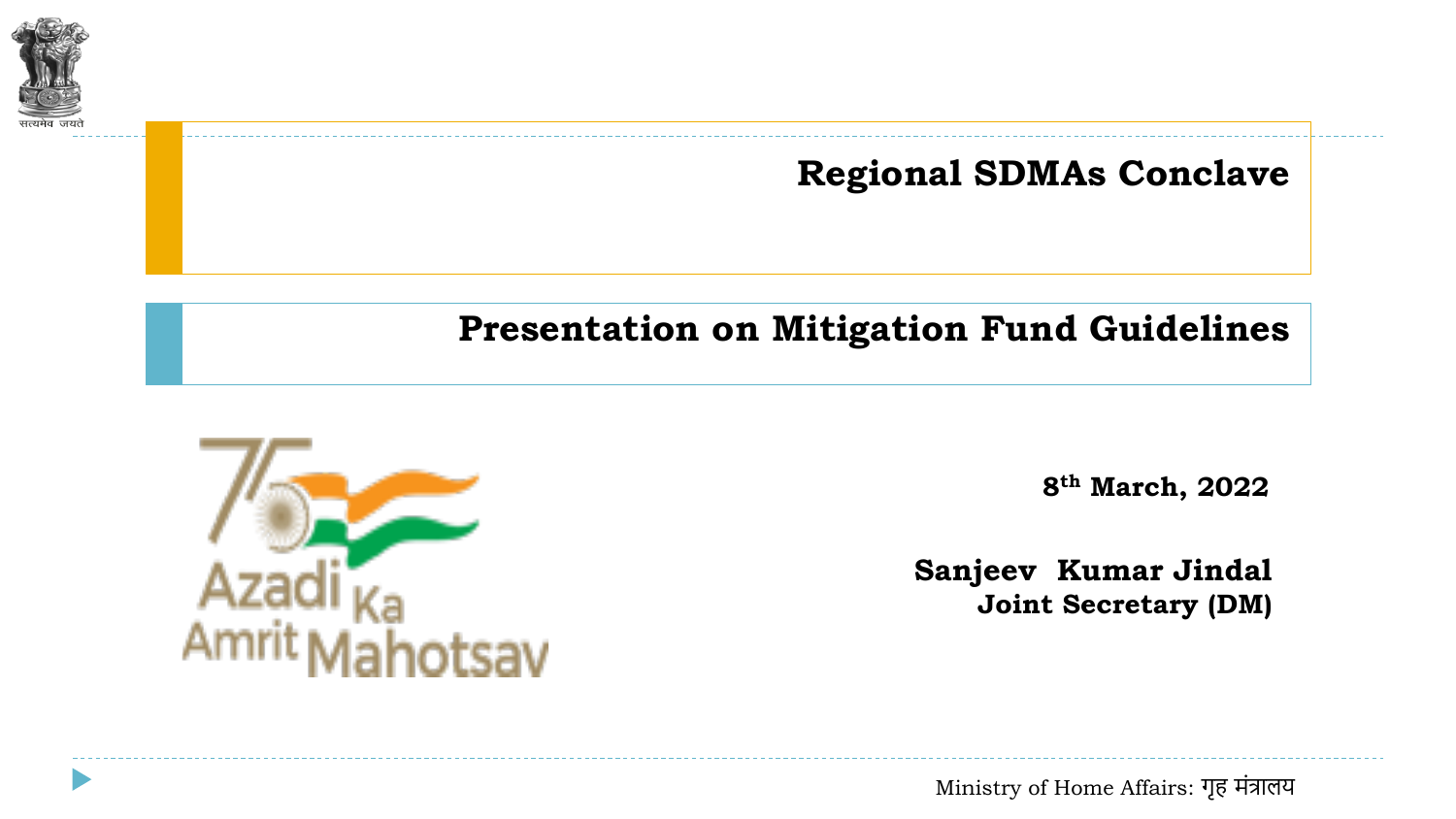## **Establishment of National Disaster Mitigation Fund (NDMF) and State Disaster Mitigation Fund (SDMF) ..<1>**

- **Provisions of the Disaster Management (DM) Act, 2005:**
	- Section 47(1): The Central Government **may**, by notification in the Official Gazette, constitute a Fund to be called the National Disaster Mitigation Fund for projects exclusively for the purpose of Mitigation and there shall be credited thereto such amount which the Central Government may, after due appropriation made by Parliament in this behalf, provide.
	- Section 48(1)(c): The State Government **shall**, establish for the purpose of this Act the fund to be called State Disaster Mitigation Fund.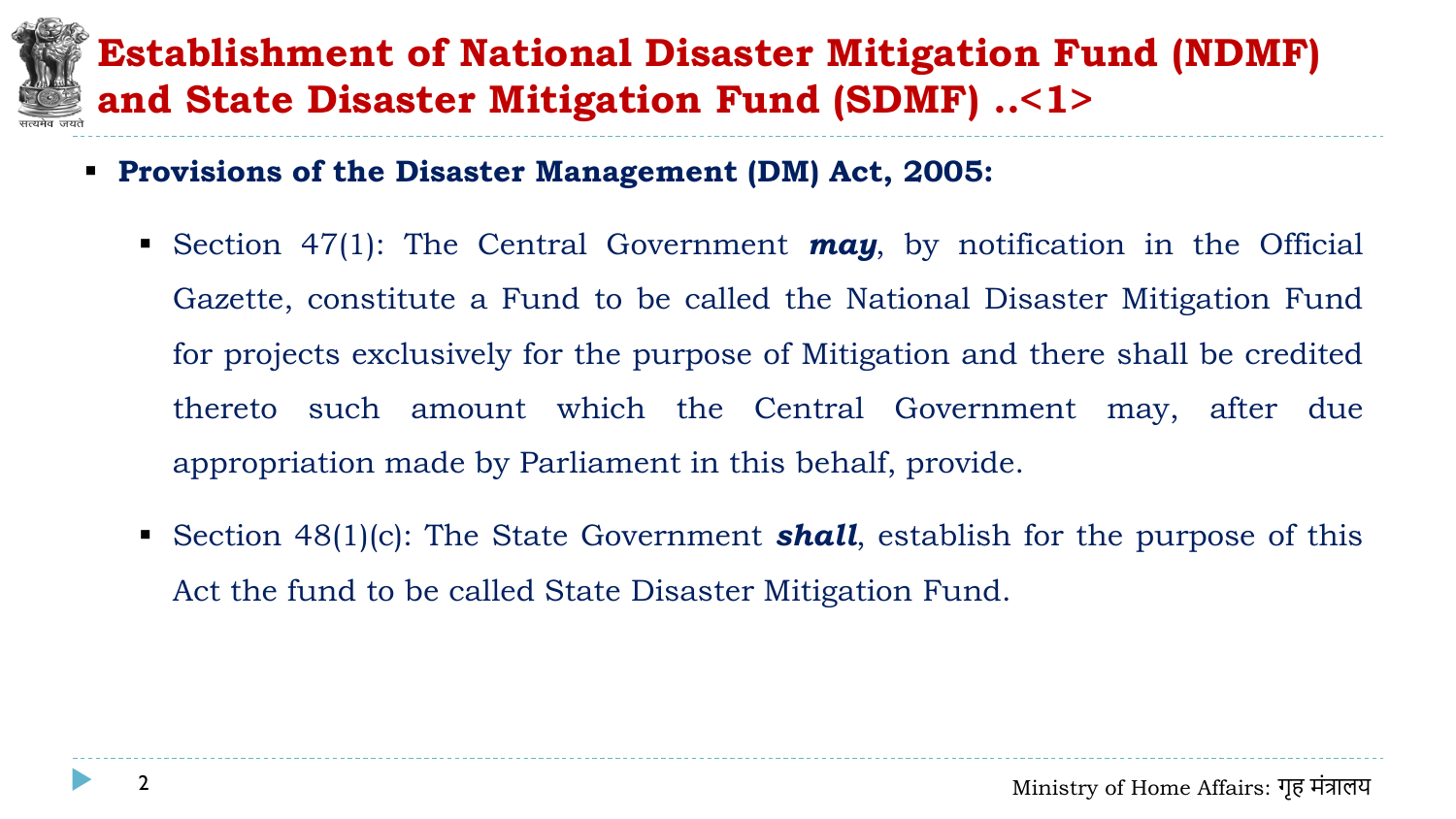## **Establishment of National Disaster Mitigation Fund(NDMF) and State Disaster Mitigation Fund(SDMF) ..<2>**

- Despite statutory provisions, no Mitigation fund, NDMF / SDMF was created.
- 15 Finance Commission (XV FC) in its Interim Report for 2020-21 and in final report recommended for establishment of NDMF and SDMF and made fund allocations.
- In pursuance of recommendation of XV FC and provision of DM Act, NDMF was constituted by MHA on 5.2.2021 through a notification.
- States were advised on 18.02.2021 to constitute SDMF.
	- Confirmation received from 17 States of setting up SDMF.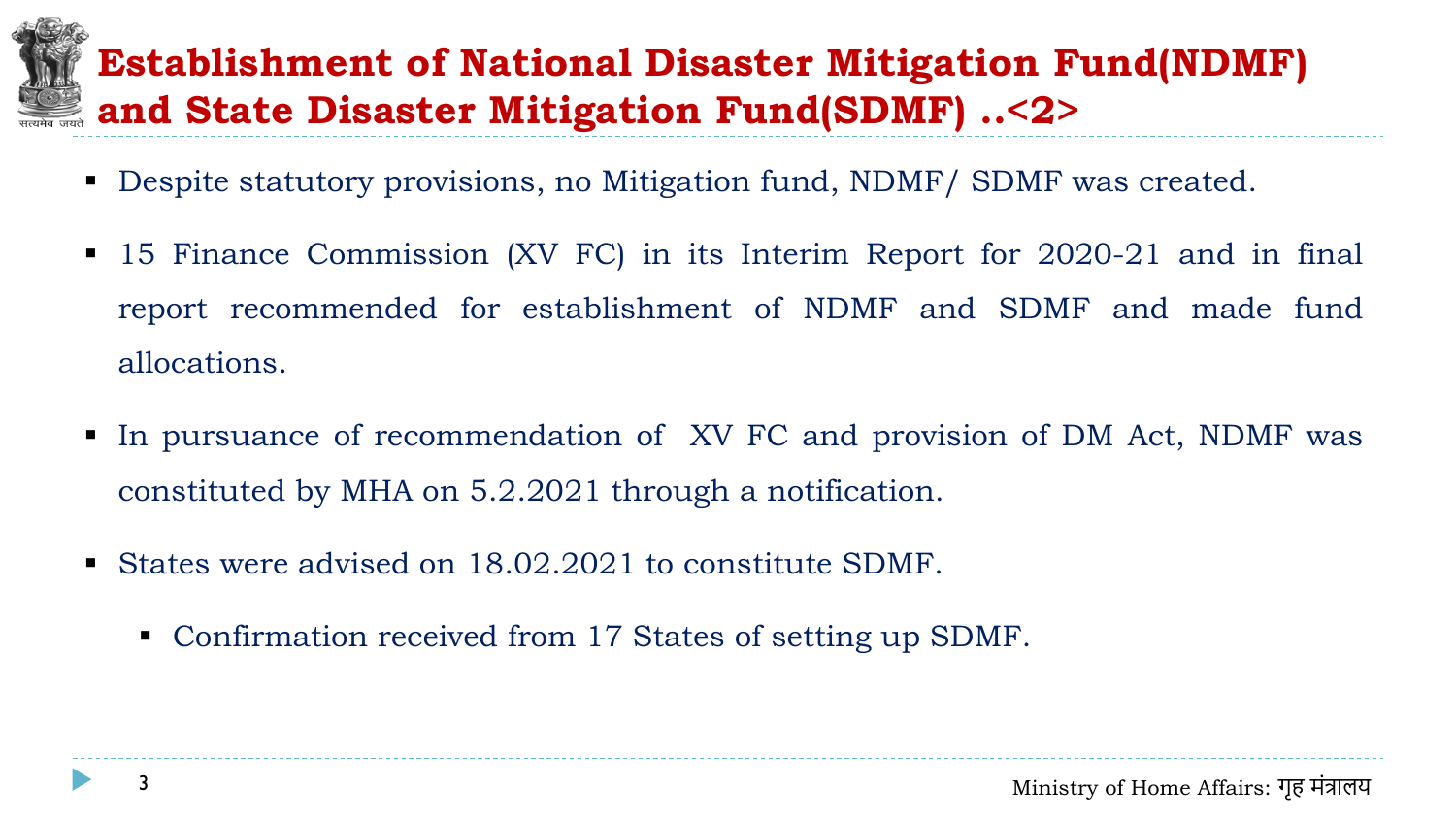- NDMF and SDMF to be set up at National and State Level, in line with the provisions of DM Act.
- Mitigation funds should typically provide small grants for community based local initiatives to mitigate hazards through soft measures, rather through hard measures. **Recommendations of XV FC ...<1>**<br>
NDMF and SDMF to be set up at National a<br>
provisions of DM Act.<br>
Mitigation funds should typically provide small<br>
initiatives to mitigate hazards through soft<br>
measures.<br>
Large scale miti
- Large scale mitigation interventions to be pursued through regular development schemes.
- Mitigation Funds to be supervised by the NDMA at the national level and by SDMA at State level.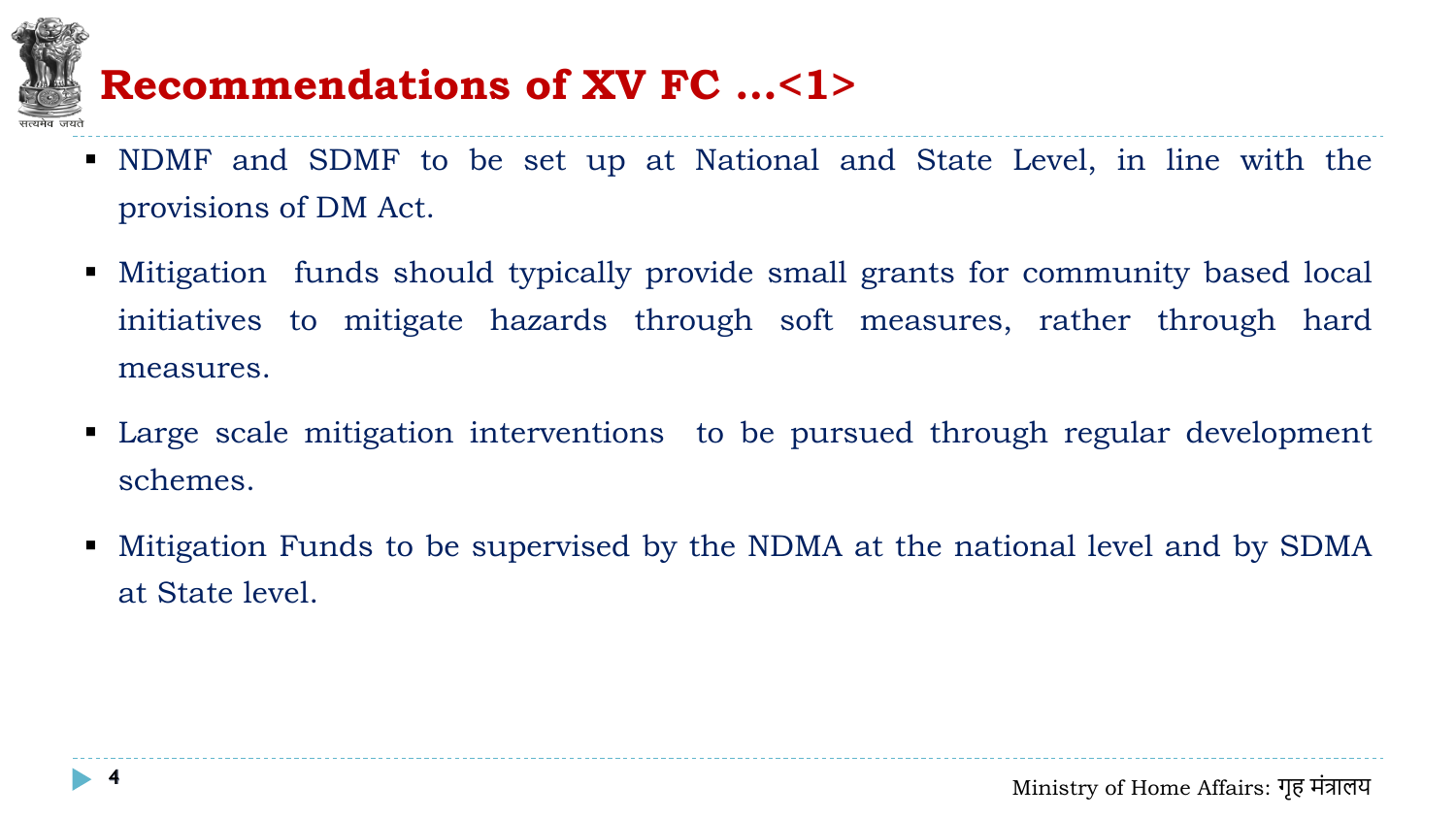## **Fund Allocations**

- State Disaster Risk Management Fund ([SDRMF\)](#page-20-0)
	- Rs. 1,60,153 crore SDRF (80%): Rs. 1,28,122 crore; **SDMF(20%) Rs. 32,031**.
	- SDRF and SDMF are not inter-changeable.
- National Disaster Risk Management Fund [\(NDRMF\)](#page-21-0)
- Rs. 68,463 crore NDRF (80%): Rs. 54,770 crore; **NDMF(20%): Rs. 13,693 crore. Recommendations of XV FC ... <2>**<br>
und Allocations<br>
State Disaster Risk Management Fund (SDRMF)<br>
R. 1,60,153 crore – SDRF (80%): Rs. 1,28,12<br>
SDRF and SDMF are not inter-changeable.<br>
National Disaster Risk Management Fund
	- NDRF and NDMF are not inter-changeable.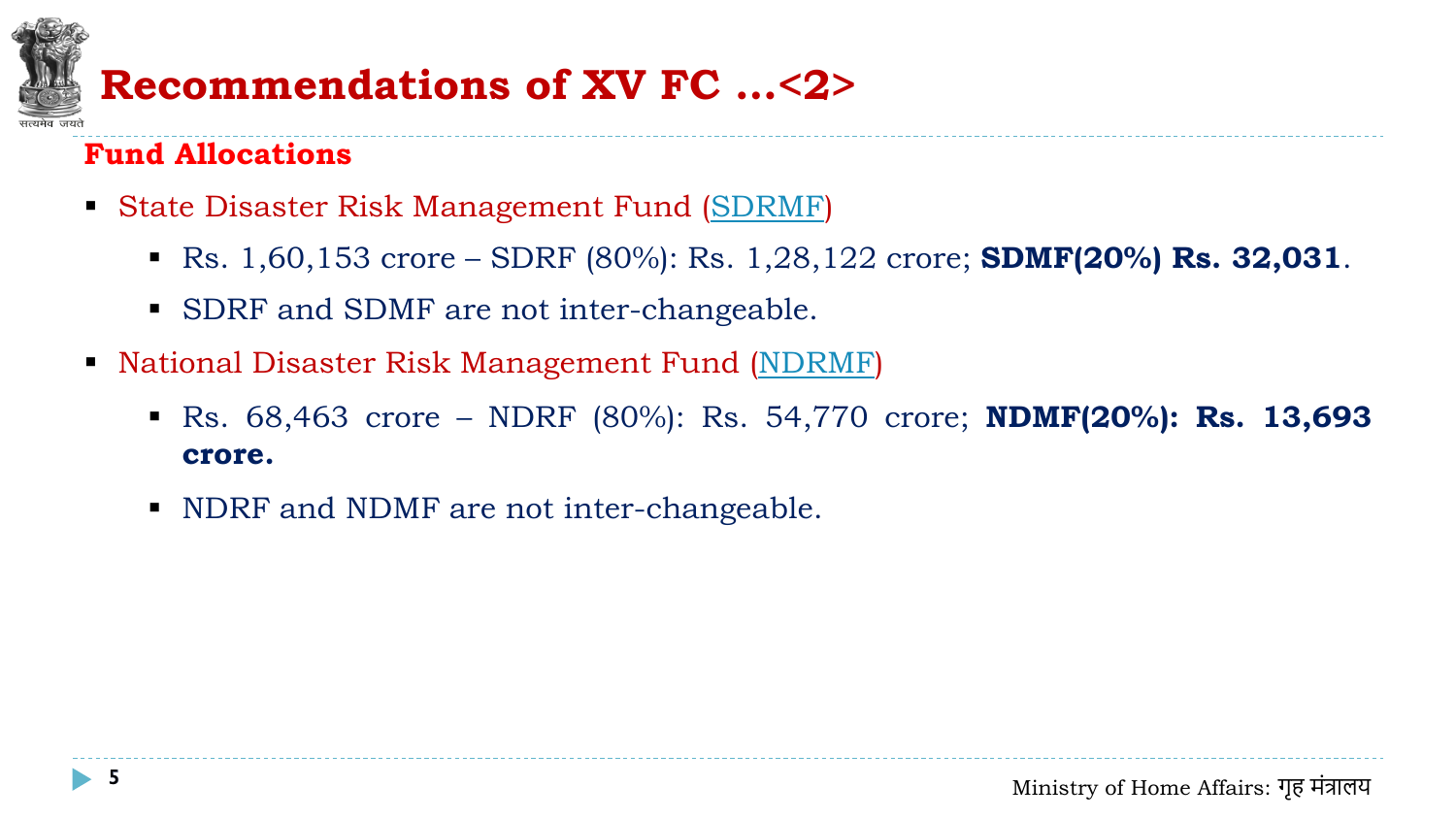## **Recommendations of XV FC …<3>**

- From **NDMF**, earmarked allocations made for a period of 5 years:
	- i. Rs. 1200 crore Catalytic assistance to twelve most [drought-prone](#page-17-0) States.
	- ii. Rs. 750 crore managing seismic and [landslide](#page-18-0) risks in ten hill States.
	- iii. Rs. 2500 crore reducing the risk of <u>urban flooding in seven most</u> [populous](#page-19-0) cities.
	- iv. Rs. 1500 crore mitigation measures to prevent river and coastal erosion.
	- States to contribute 10% of the amount sought, on the earmarked allocation.
- Additional financial assistance from NDMF to be on a graded cost-sharing basis:
	- States to contribute 10% for assistance upto Rs 250 crore;
	- 20% for assistance upto Rs 500 crore; and
	- 25% assistance exceeding Rs.500 crore.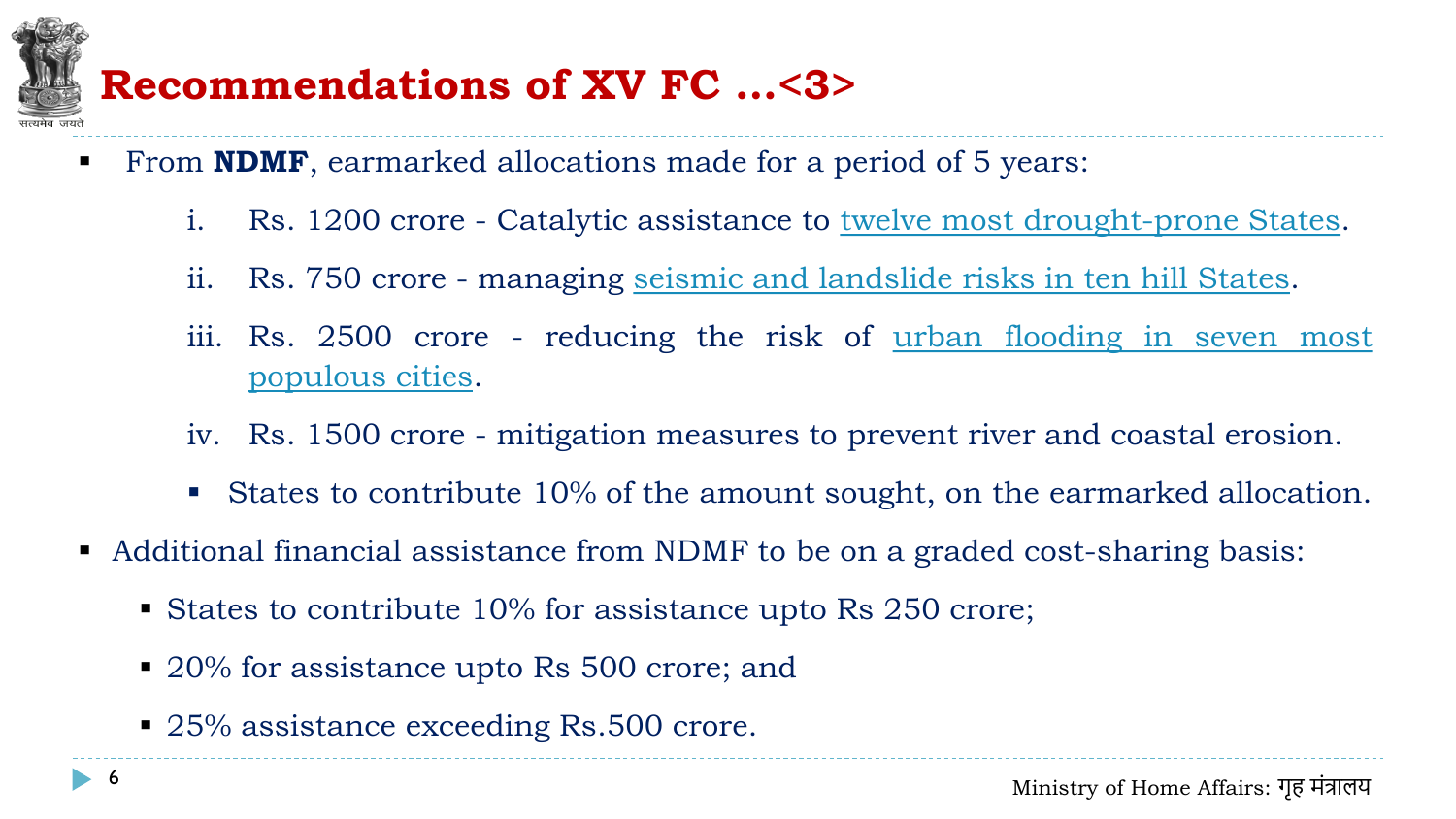

## **Recommendations of XV FC …<4>**

- Mitigation includes structural and non-structural measures and MHA in consultation with NDMA may issue a detailed list of activities as part of guidelines.
- State Government should allocate resources to districts for mitigation on annual basis.
- Disaster management authorities to develop long term mitigation strategies.
- NDMA should develop **disaster database** for both preparedness and mitigation plans.
- NDMA to develop an **outcome framework** against annual allocations, expenditure, key achievements and results for both NDRMF and SDRMF.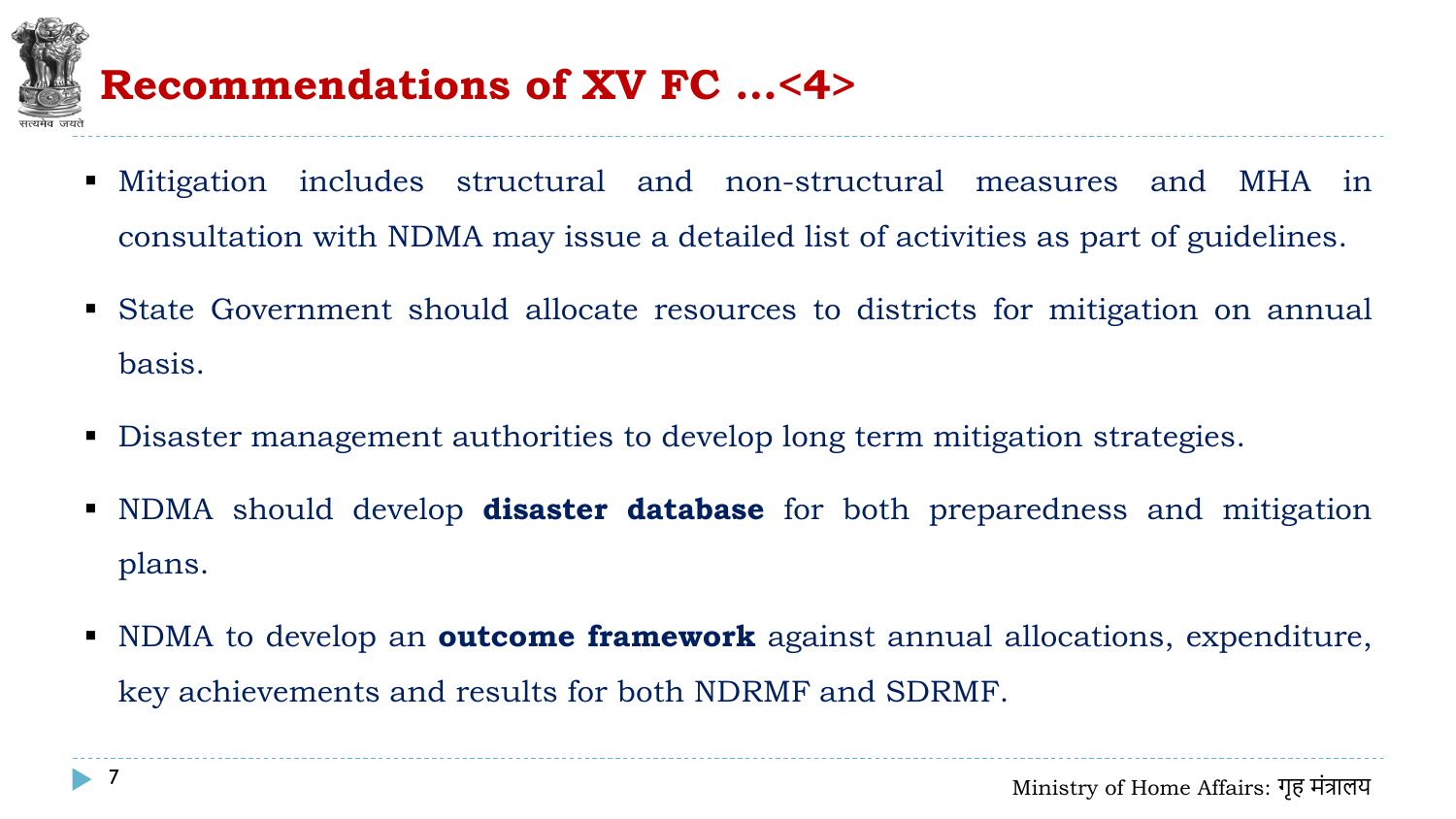## **Salient features of the Guidelines..<1>**

- SDMF and NDMF Guidelines issued on 14.01.2022 and 28.02.2022 respectively.
- Contribution to SDMF will be in the ratio of 90:10 for NE & Hill States; 75:25 for other States.
- Central contribution to SDMF to be released in 2 instalments.
	- 1<sup>st</sup> in June, subject to certificate on crediting State share and NDMF releases in SDMF.
	- $\blacksquare$  2<sup>nd</sup> in December, subject to furnishing annual report on expenditure of SDMF.
- **Closing balance as on 31st March of each financial year in the SDMF shall become** the opening balance for the next financial year till 2025-26.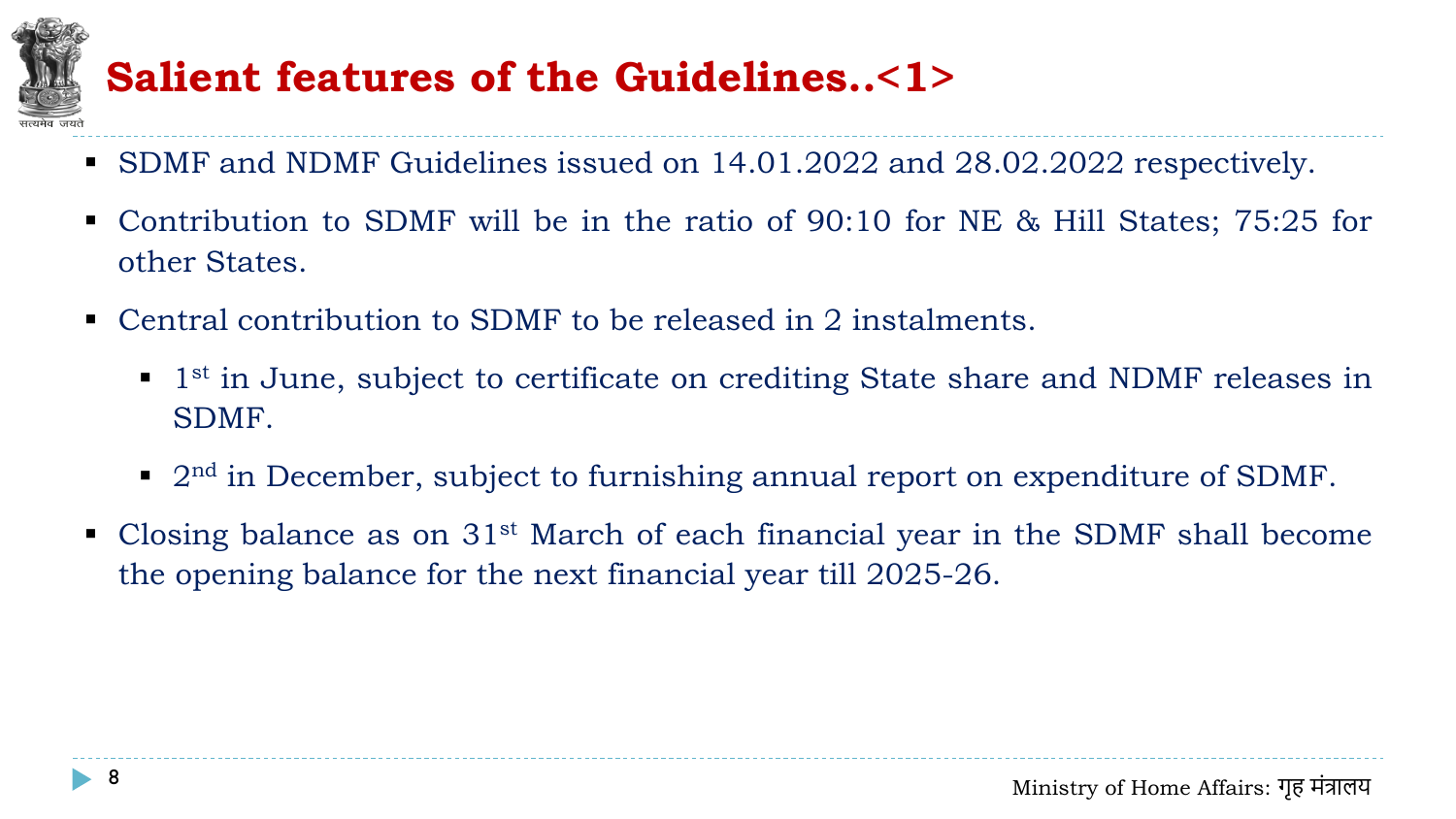## **Salient features of the Guidelines..<2>**

- State Government to transfer their contributions in SDMF, within 15 days of receipt of Central Share of SDMF and NDMF.
	- In case of delay, the State Government is required to contribute the amount with interest at bank rate of RBI.
- SDMF to be invested in 3 instruments:
	- Central Government dated securities;
	- Auctioned Treasury Bills; and
	- Interest earning deposits and certificates of deposits with Scheduled Commercial Banks.
- Accounts of SDMF to be maintained by Accountant General of the State.
- Comptroller & Auditor General (CAG) to conduct audit/ performa audit of SDMF.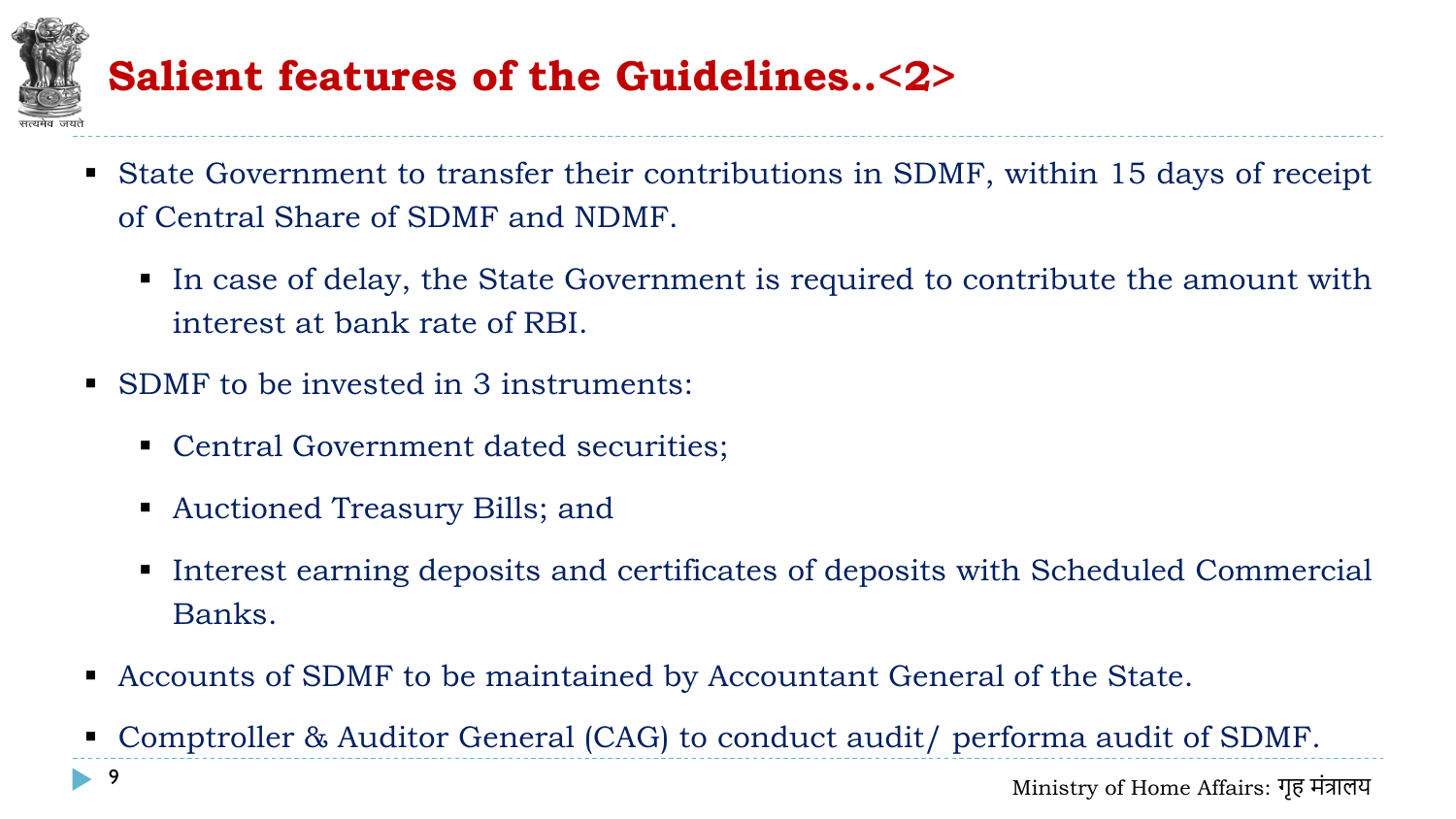## **Salient features of the Guidelines …<3>**

- From **NDMF**, allocations of Rs 5,950 crore earmarked for a period of 5 years, as mentioned in slide # 6.
- States to undertake following non-structural measures for flood mitigation:
	- i. Adopting Integrated Flood Management approach by considering river basin as a hydrological unit.
	- ii. Real Time Hydro-meteorological Data Acquisition Network coupled with Decision Support System for integrated or standalone operation of reservoir(s).
	- iii. Delineation and demarcation of flood plain zones on certain notified stretch(es) of river(s) within the State and regulation of various activities permissible therein.
- Additional financial assistance from NDMF to be on a graded cost-sharing basis, as recommended by the XV FC.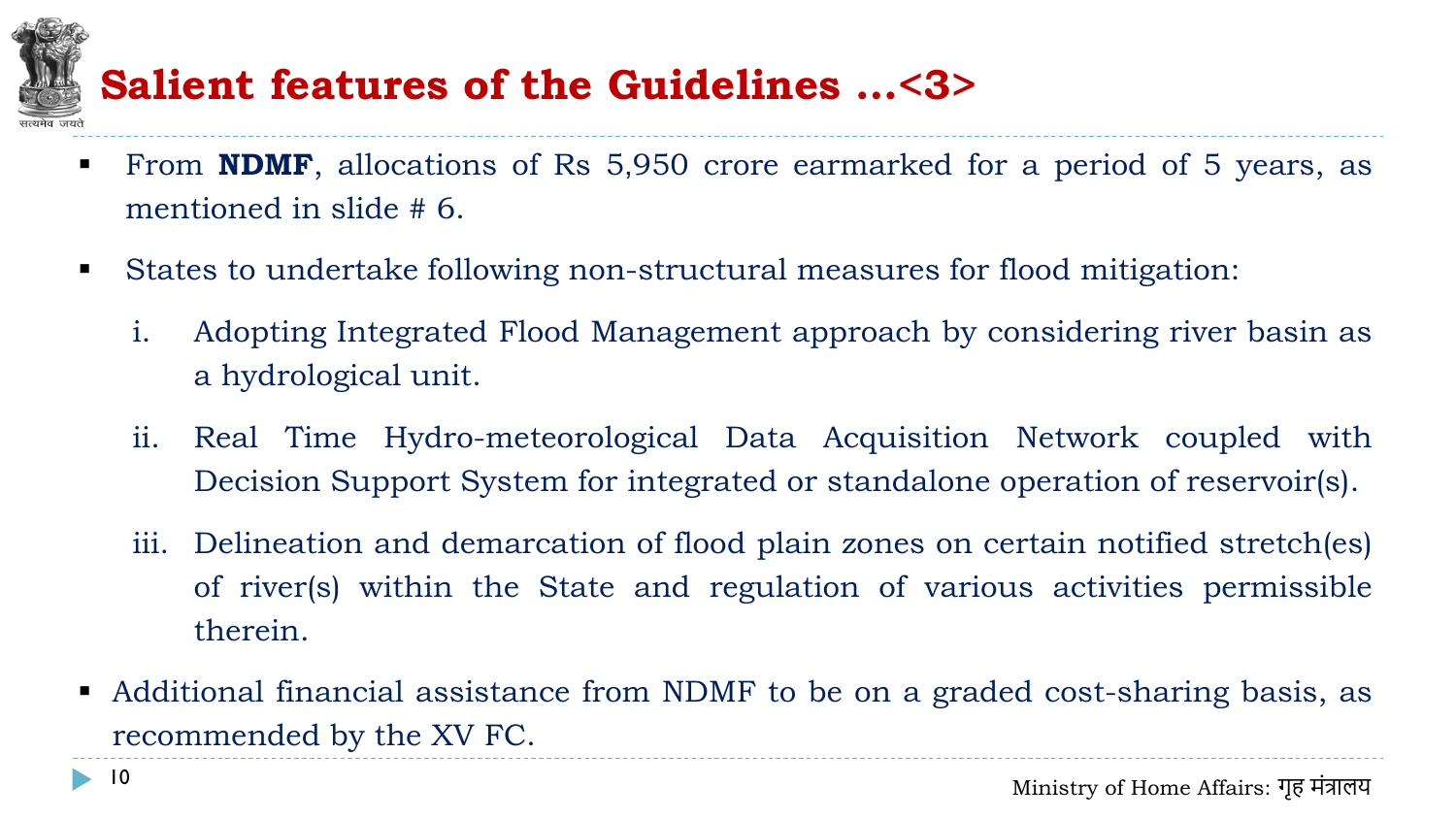

## **Salient features of the Guidelines..<4>**

- NDMF/ SDMF will be applied by NDMA/ SDMA for appraisal, monitoring and supervision of mitigation projects.
- Projects to be funded from NDMF for earmarked allocation should be complete within the award period, and no spill over shall be allowed (XV FC para 8.97).
- MHA is the nodal Ministry for overall operation and monitoring of NDMF/ SDMF.
- MHA, with the concurrence of DoE can alter/ modify guidelines as considered necessary.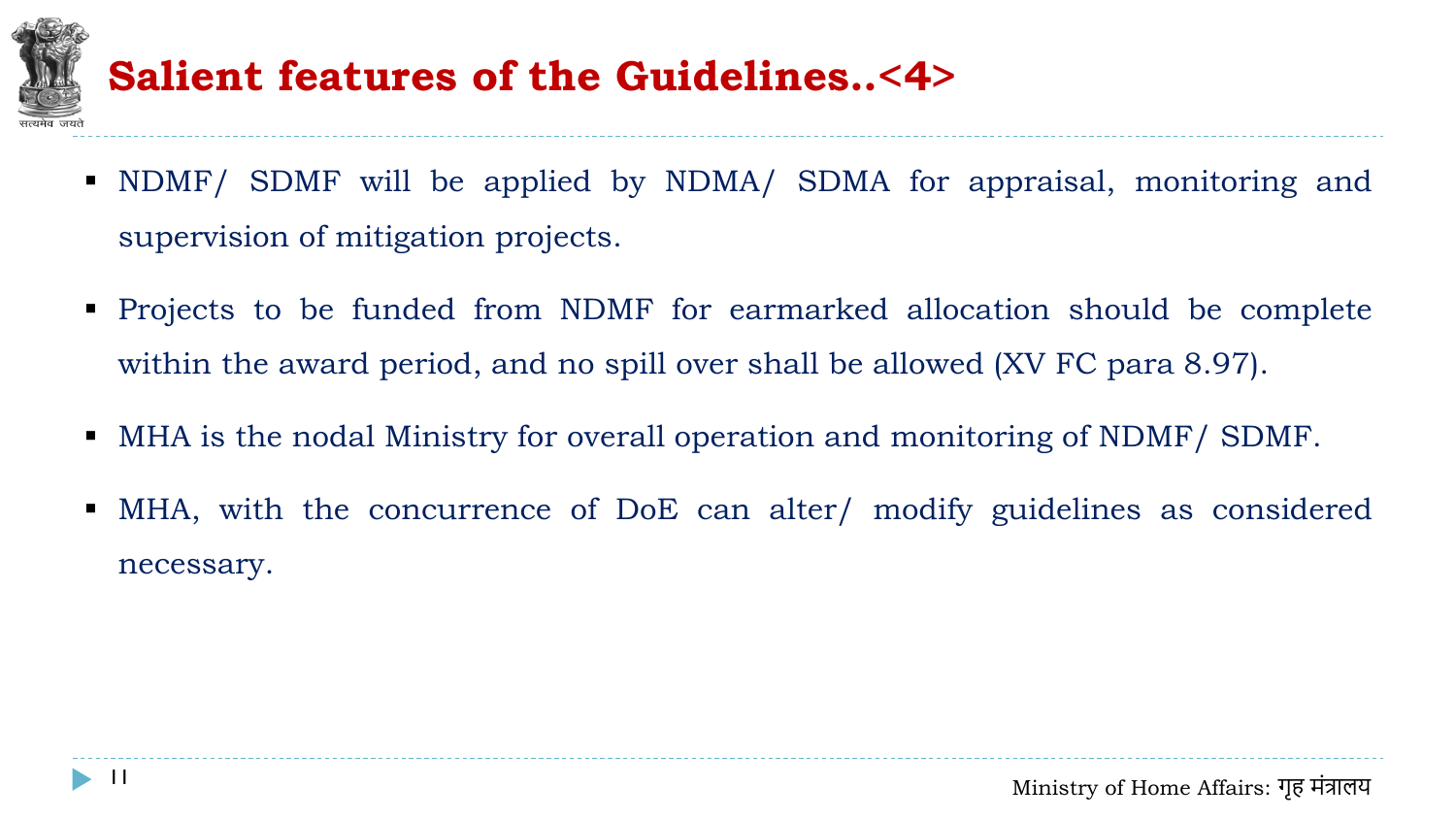

#### **Scope of NDMF:**

- Projects in States, where SDMF is insufficient and projects are important from disaster mitigation point of view.
- Protection works, implemented through local level/ community-based intervention, for projects of national and strategic significance, eco-systems, and natural resource base for the notified disasters.
- Projects, which will be implemented regionally or involving two or more states.
- Projects, which have the jurisdictional and technical complexity that can be addressed through national-level technical assistance or require national agencies to collaborate.
- Research and studies related to disaster mitigation through the Small Grants window.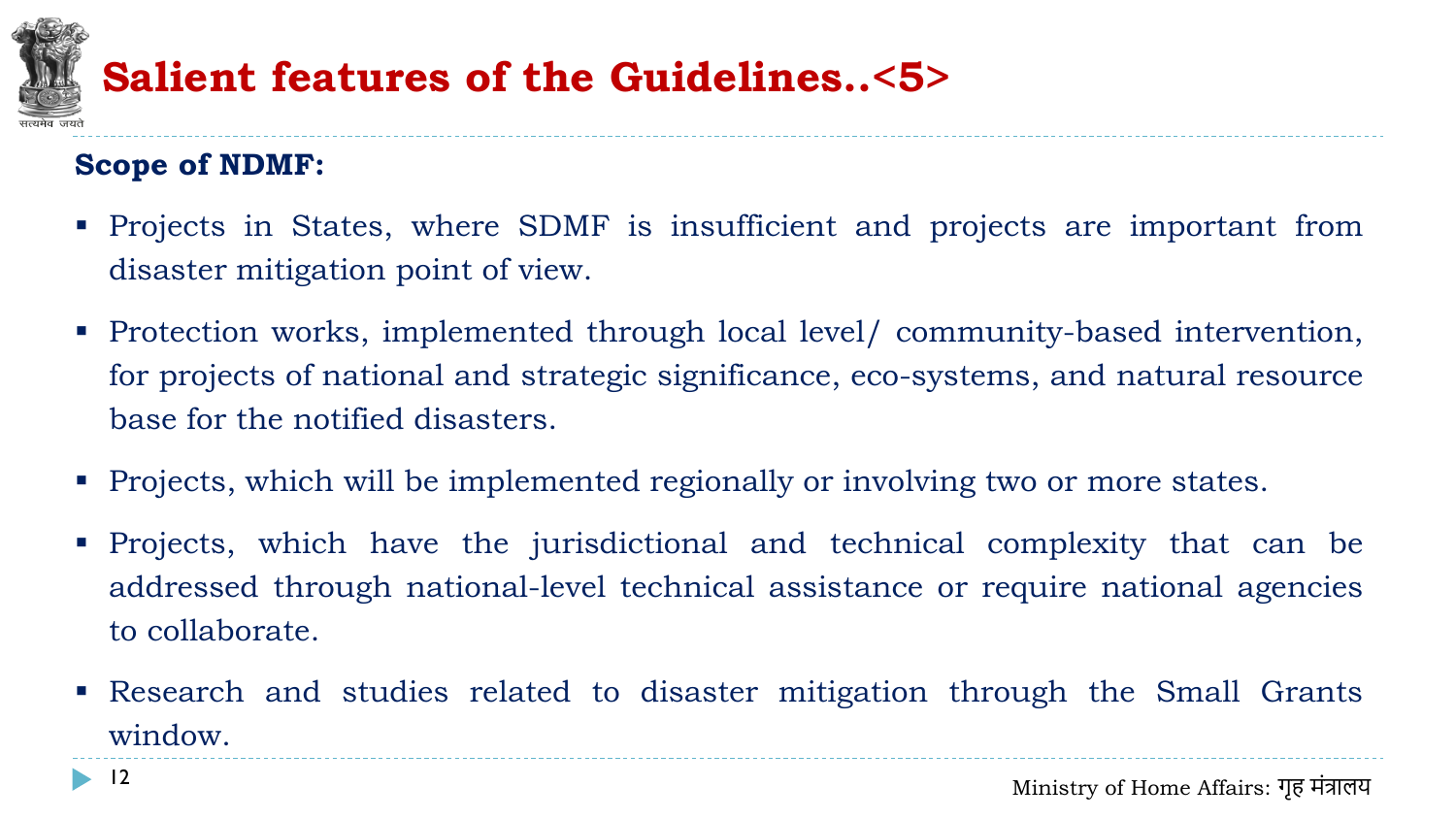## **Salient features of the Guidelines..<6>**

### **Scope of SDMF**:

- Projects for mitigation measures against notified disasters under SDRF.
- Projects which are of state level significance, protecting assets, eco-systems, and settlements within the state.
- Projects, which promotes practices to reduce risks and its impacts.
- Projects, which build community resilience through information and knowledge.
- Projects, which focus on creating safe conditions of living for people from weaker sections.
- Regional projects funded from NDMF.
- Research and studies related to disaster mitigation.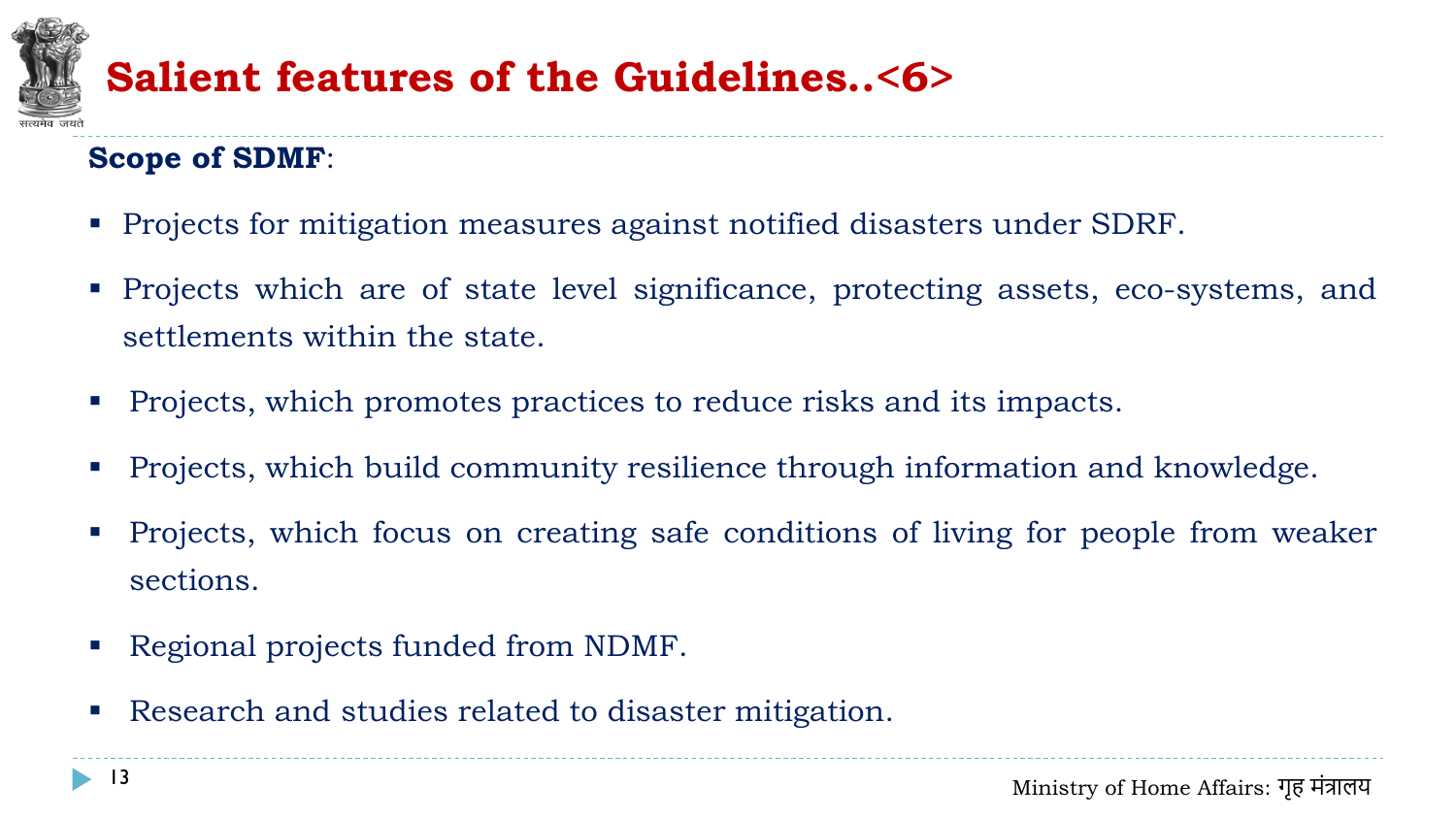## **Salient features of the Guidelines..<7>**

#### **Limitations:**

- At least 10% of the NDMF/ SDMF each year should be earmarked for nonstructural measures .
- In a year, not more than 50% of NDMF and SDMF may be utilized for measures/ projects to mitigate risks from a single hazard.
	- On State's, this can be relaxed by MHA.
- Up to 5% of the NDMF and SDMF may be earmarked for small grants window for research/ studies.
- Minimum value of Rs. 10 crore for a mitigation project to be financed from NDMF for structural measures.
- Funds not to become a source of funding for existing Government programmes or for maintenance/ upkeep of any structure.
- Mitigation Funds shall not be used for general environment improvement etc.
- Funds not to be used for paying salaries of staff except for project technical staff.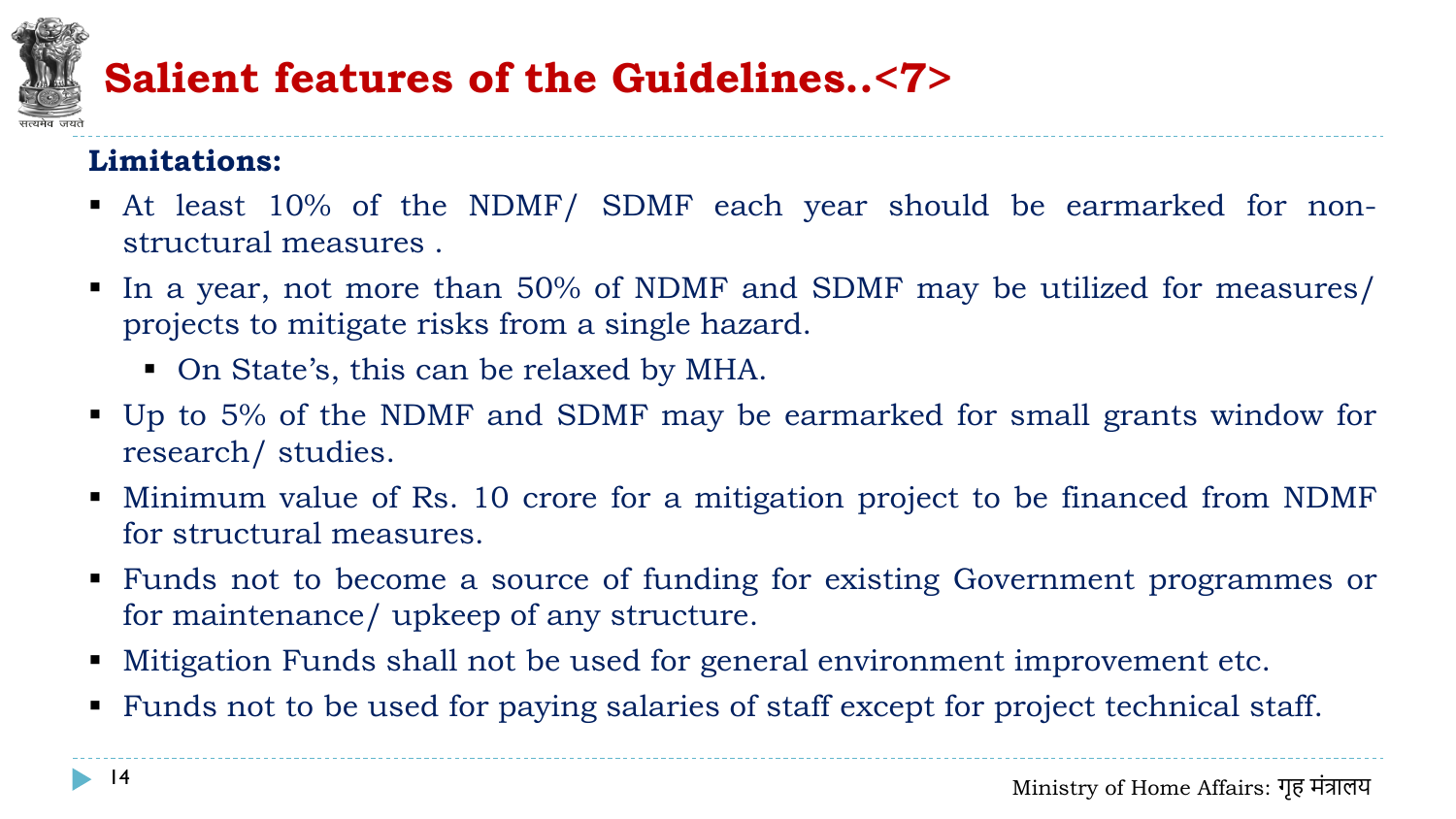## **Salient features of the Guidelines..<8>**

- **Mechanism for processing of funding proposals from NDMF/ SDMF:**
	- NDMA/ SDMA to **constitute a Committee headed by a Member of NDMA/ SDMA** with Members from line Departments and other stakeholders.
	- Central agencies/ States to send proposal to MHA/ State DM Department.
	- Proposal after appraisal by NDMA/ SDMA Committee to be considered by SC-NEC/ SEC.
	- Proposal to be approved by HLC for NDMF and SEC for SDMF.
	- On approval, funds to be released to States as per practice for NDRF/ SDRF.
- Release of central contribution of SDMF in advance in case of exigency, on the lines of SDRF.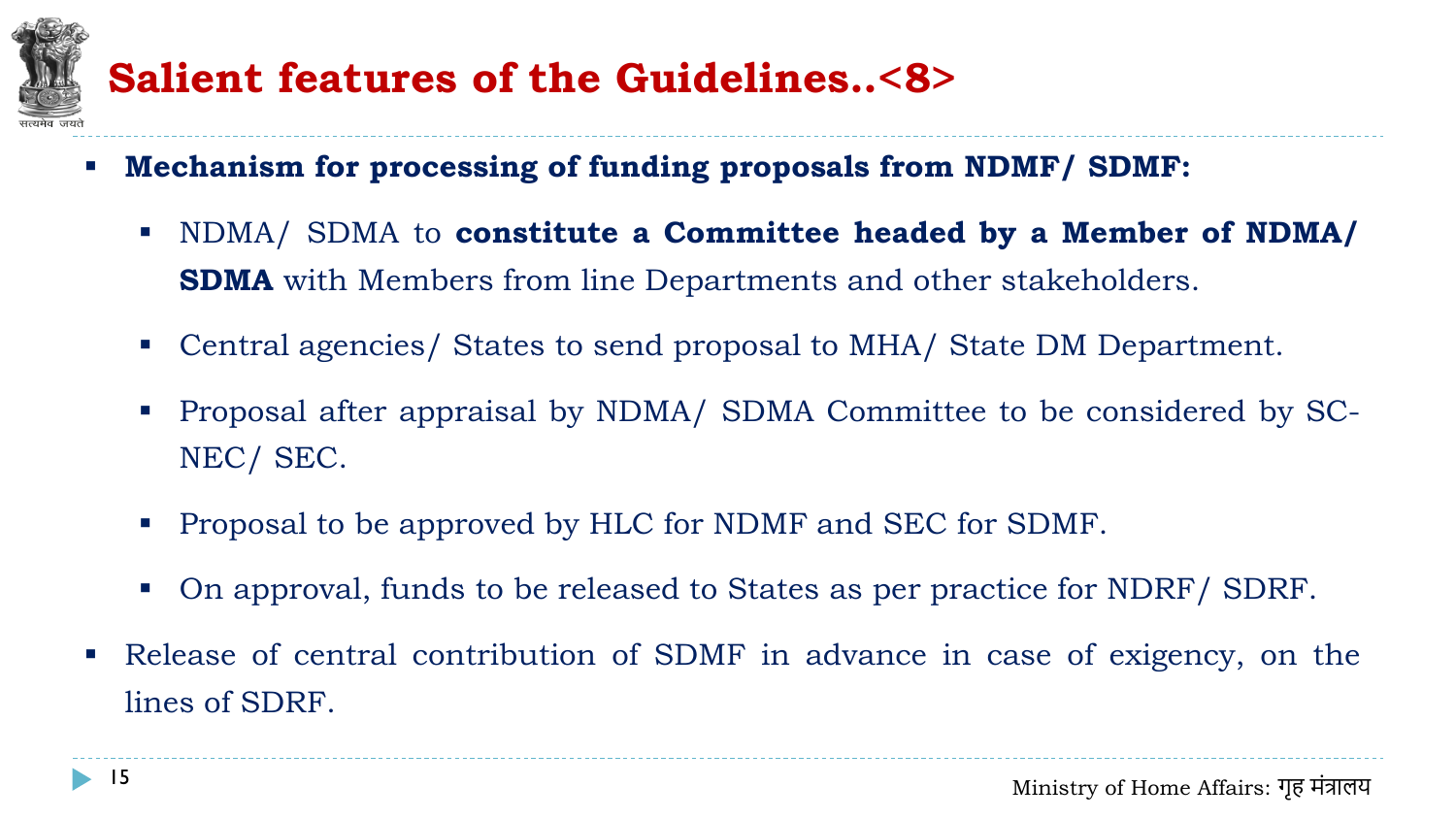

## **Salient features of the Guidelines..<9>**

- Disaster management authorities will develop long term mitigation strategies.
- Procurement of Goods and Services in accordance with the latest GFR and from GeM portal, to ensure transparency in procurement.
- State Government should allocate resources to districts for mitigation on annual basis.
- NDMA should develop disaster database for both preparedness and mitigation plans.
- Mitigation projects must have verifiable and measurable outcomes.
- NDMA will develop an outcome framework against annual allocations, expenditure, key achievements and results for both NDRMF and SDRMF.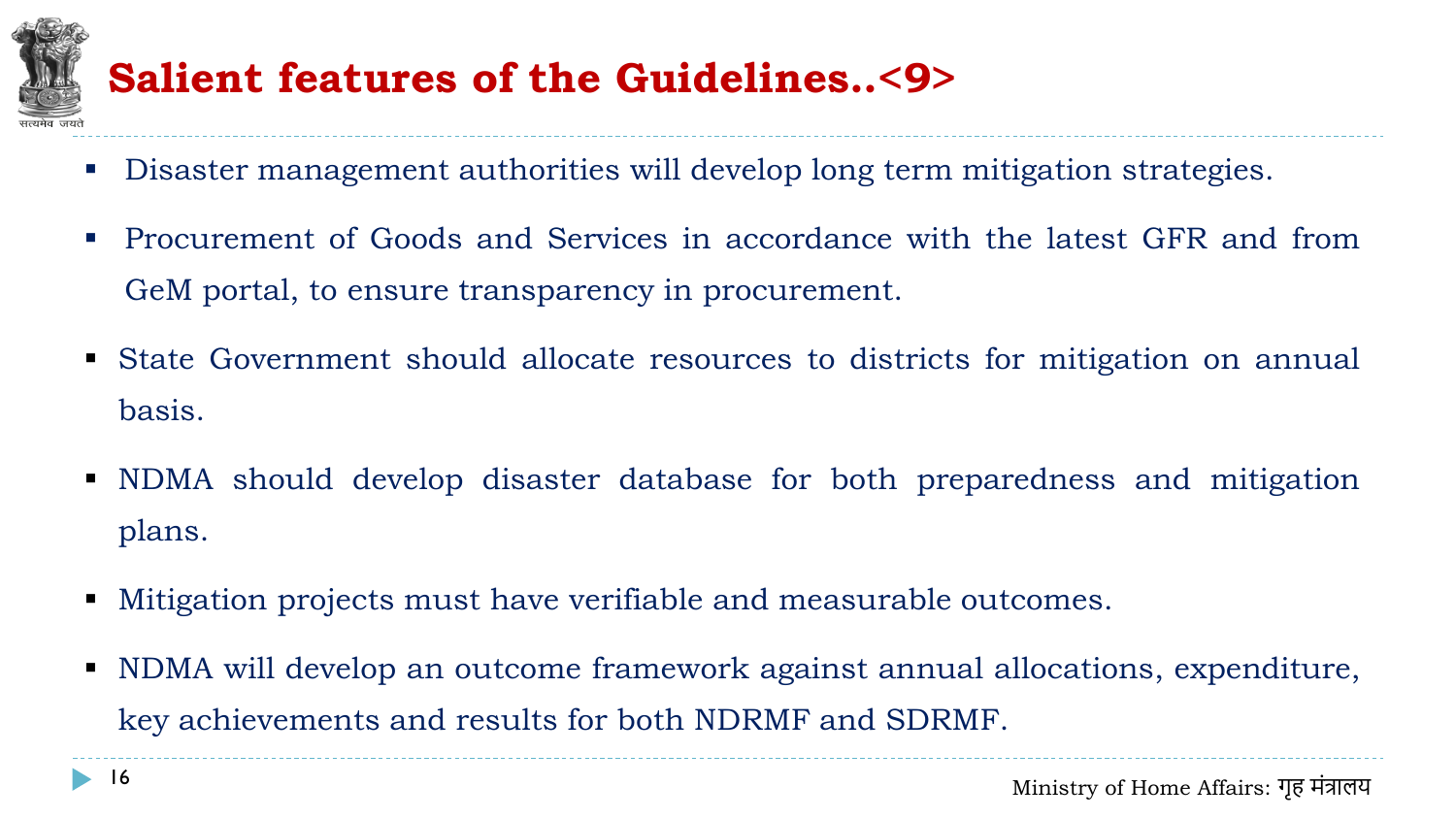

# **Thank You**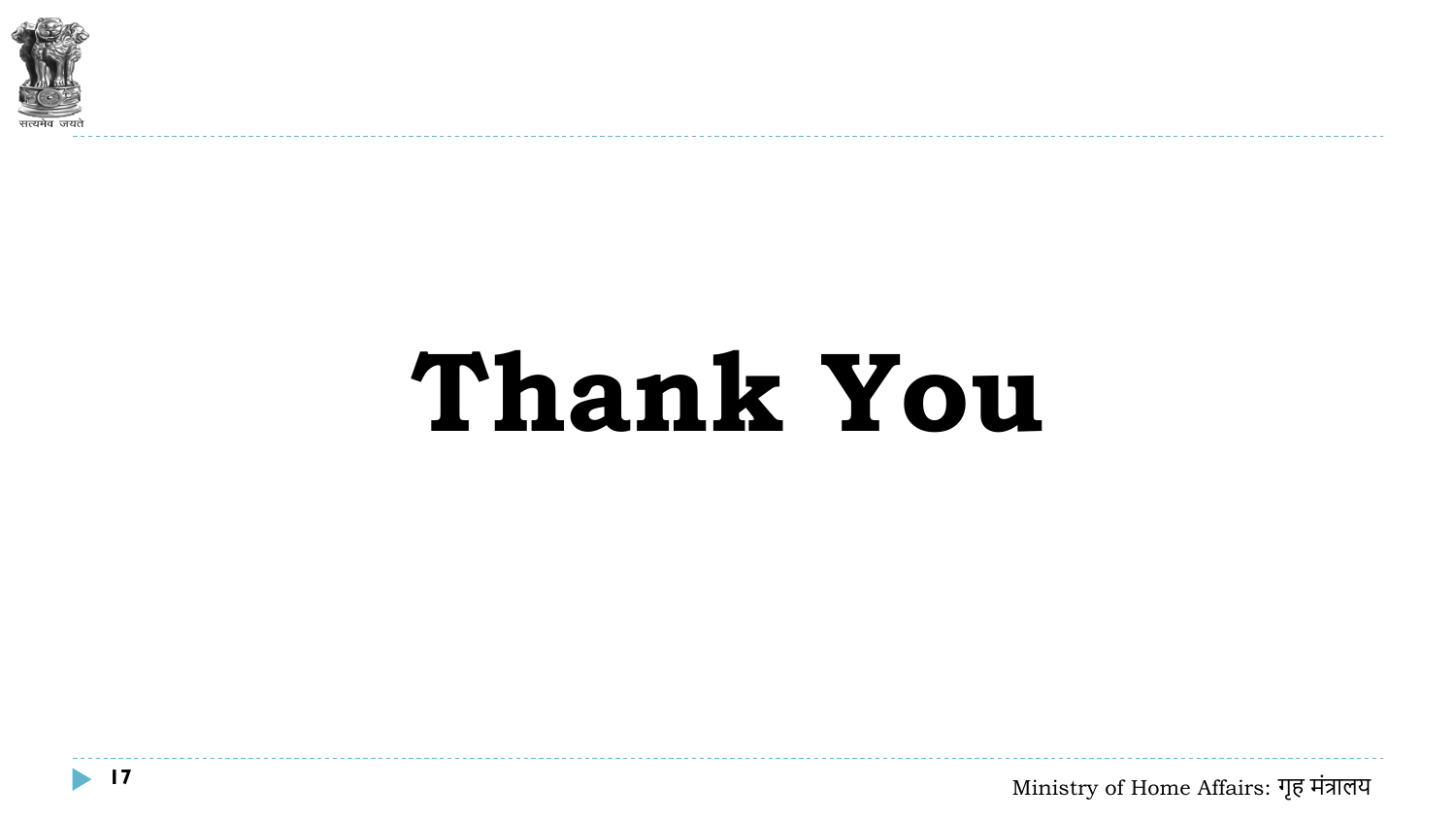## <span id="page-17-0"></span>**XV FC allocation for 12 drought prone States**

|                      | (Rs. In crore)           |
|----------------------|--------------------------|
| <b>States</b>        | <b>Annual Allocation</b> |
| Andhra Pradesh       | 100                      |
| Bihar                | 100                      |
| Gujarat              | 100                      |
| Jharkhand            | 100                      |
| Karnataka            | 100                      |
| Madhya Pradesh       | 100                      |
| Maharashtra          | 100                      |
| Odisha               | 100                      |
| Rajasthan            | 100                      |
| <b>Tamil Nadu</b>    | 100                      |
| Telangana            | 100                      |
| <b>Uttar Pradesh</b> | 100                      |
| <b>Total</b>         | 1200                     |

to the Ministry of Home Affairs: गृह मंत्रालय 18 to the Ministry of Home Affairs: गृह मंत्रालय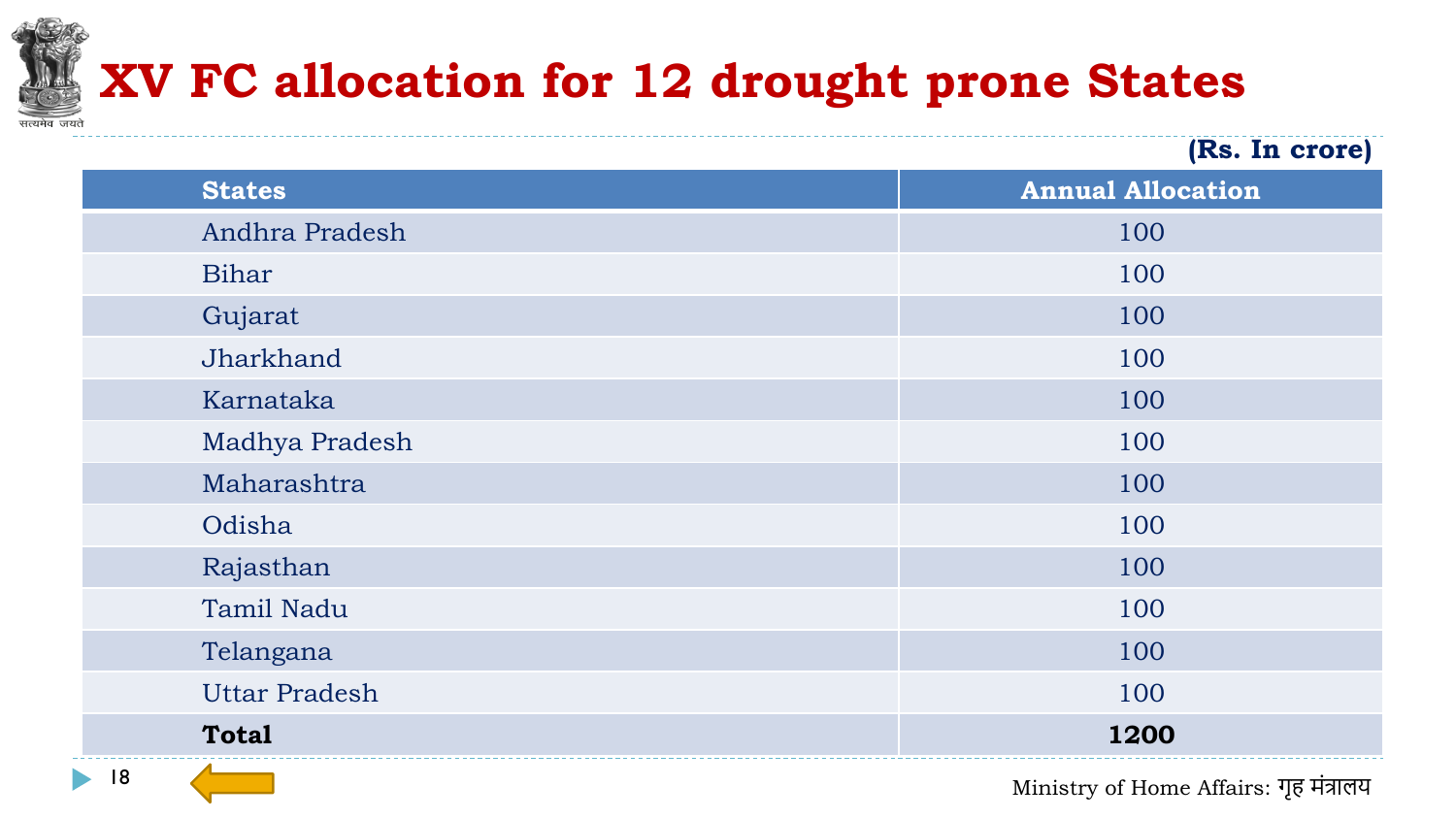<span id="page-18-0"></span>

#### Allocation for 10 hill states

**(Rs. In crore)**

| <b>States</b>                   | <b>Annual Allocation</b> | <b>Total Allocation</b><br>$(2021 - 26)$ |
|---------------------------------|--------------------------|------------------------------------------|
| Himachal Pradesh                | 50                       | 250                                      |
| Uttarakhand                     | 50                       | 250                                      |
| <b>All North-Eastern States</b> | 100                      | 250                                      |
| <b>Total</b>                    |                          | 750                                      |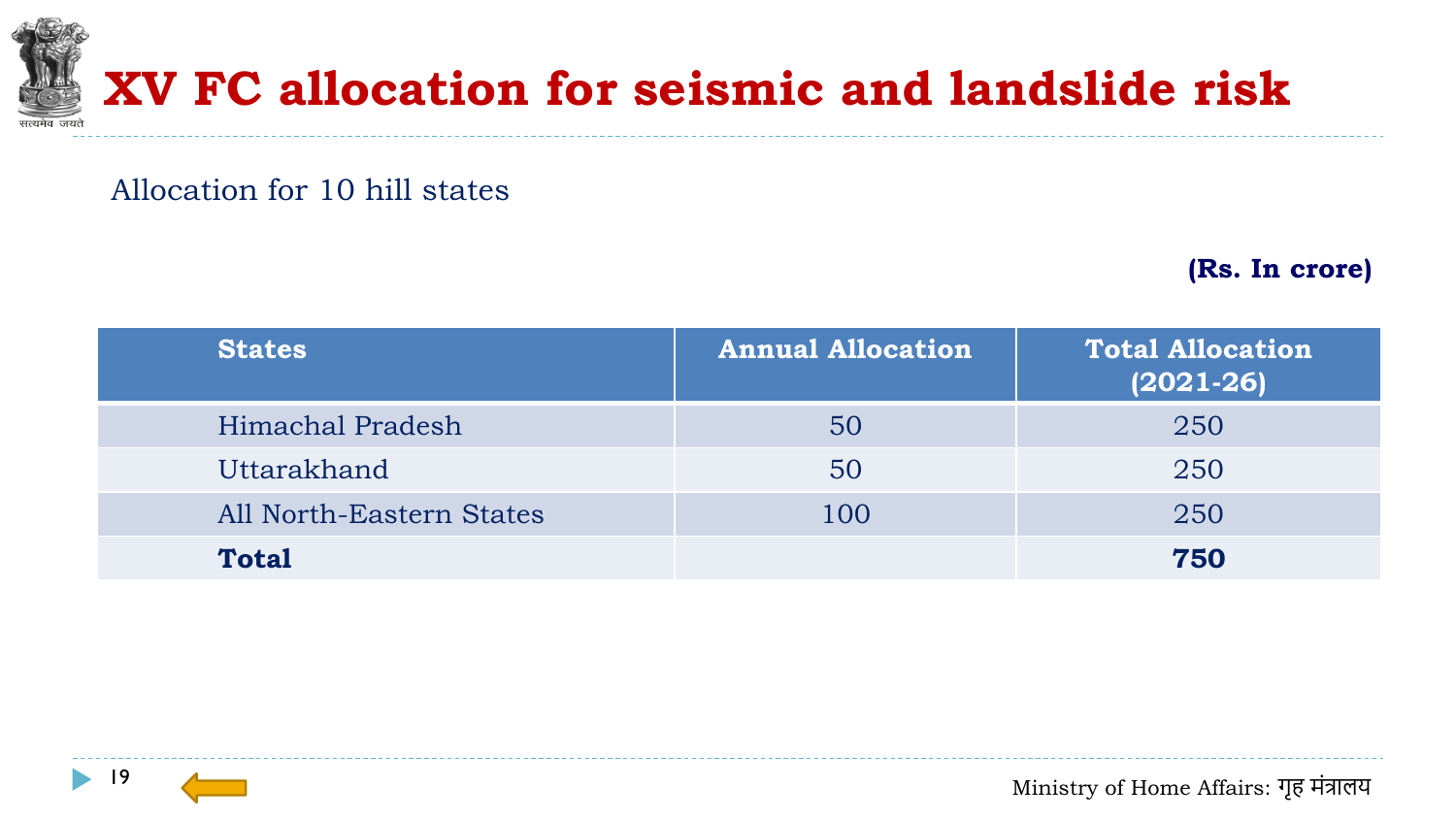## <span id="page-19-0"></span>**XV FC allocation for reducing the risk of urban flooding in seven most populous cities**

Allocation for seven most populous cities.

**(Rs. In crore)**

| <b>Cities</b> | <b>Annual Allocation</b> | <b>Total Allocation</b><br>$(2021 - 26)$ |
|---------------|--------------------------|------------------------------------------|
| Mumbai        | 100                      | 500                                      |
| Chennai       | 100                      | 500                                      |
| Kolkata       | 100                      | 500                                      |
| Bengaluru     | 50                       | 250                                      |
| Hyderabad     | 50                       | 250                                      |
| Ahmedabad     | 50                       | 250                                      |
| Pune          | 50                       | 250                                      |
| <b>Total</b>  | 500                      | 2500                                     |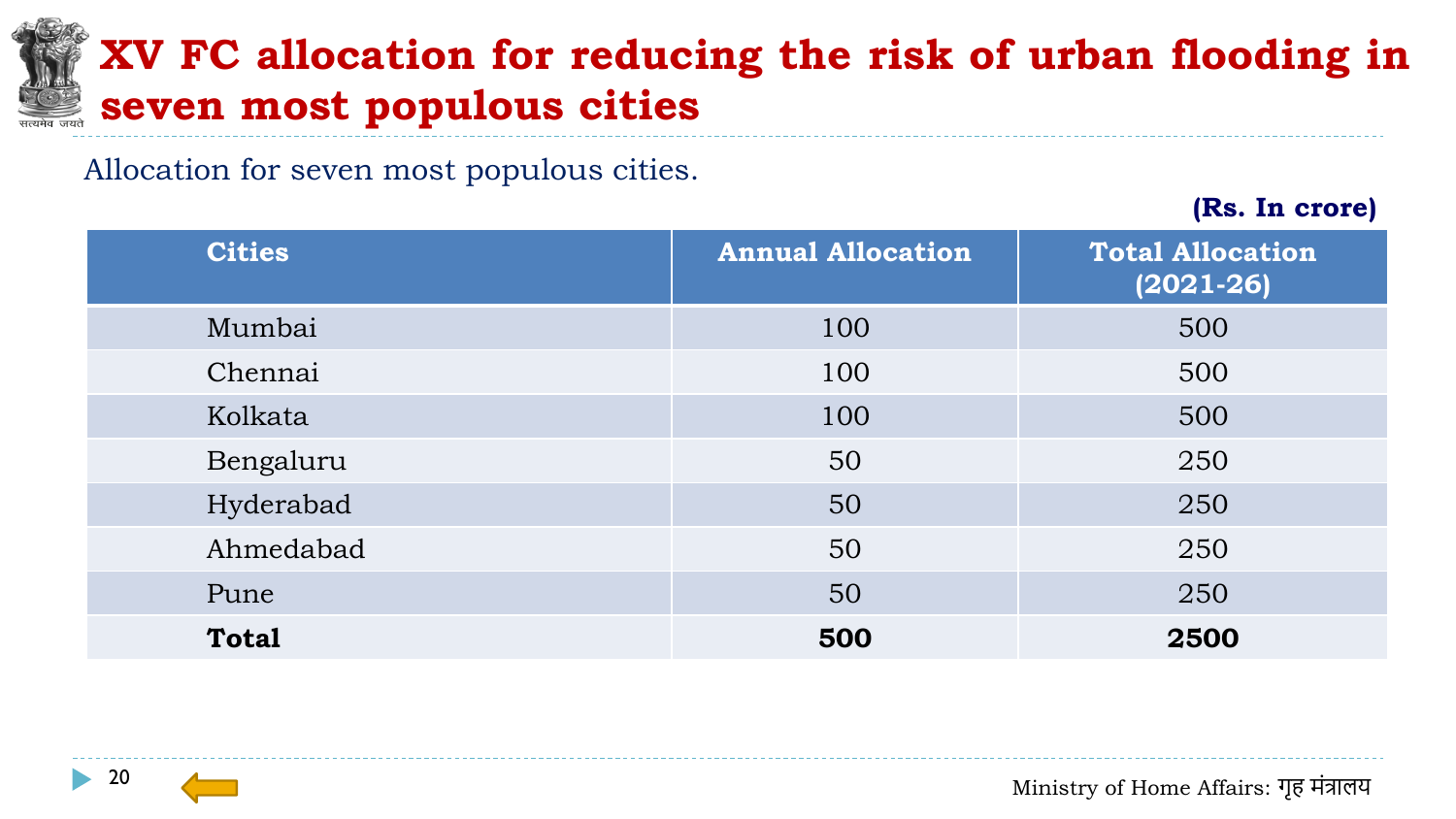# <span id="page-20-0"></span>**15th Finance Commission recommendations**

- **Allocations**
	- State Disaster Risk Management Fund (SDRMF)
		- **•** Rs.  $1,60,153$  crore SDRF (80%): Rs.  $1,28,122$  crore; SDMF(20%) Rs.  $32,031$ .
		- SDRF and SDMF are not inter-changeable.
	- State Disaster Response Fund (SDRF) to be divided in 3 sub windows
		- i. Response and Relief  $(40\%)$   $\qquad \qquad$  Rs. 64,061 crore
		- ii. Recovery and Reconstruction (30%) Rs. 48,046 crore
		- iii. Preparedness & Capacity Building  $(10\%)$  Rs. 16,015 crore
		- Flexibility for re-allocation within 3 sub-windows of SDRF.

#### Note:

- Presently, no funding for recovery and reconstruction activities.
- For capacity building, presently no earmarking of funds, but State may use upto 10% of SDRF.